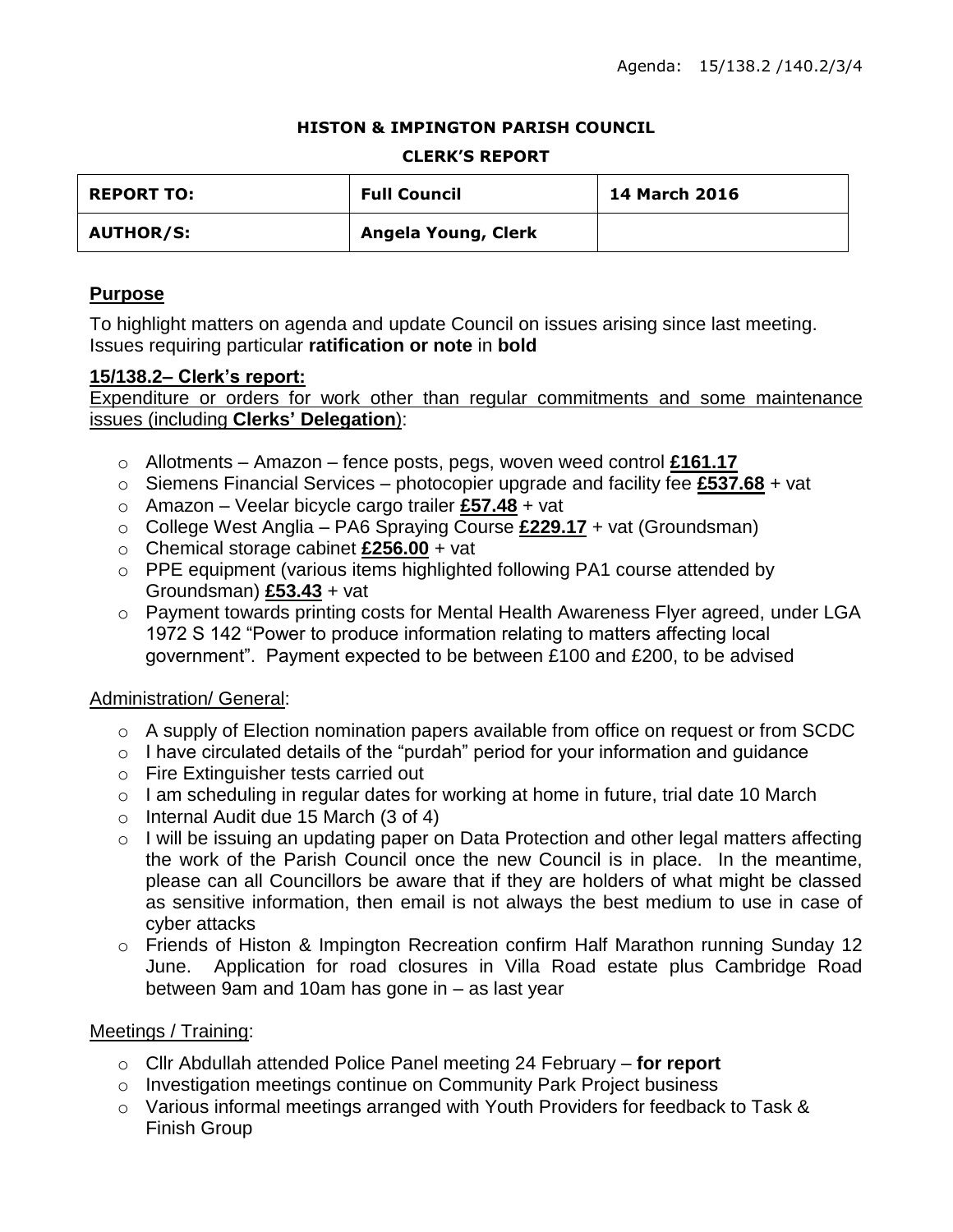- o 2 Groundsmen attended ROSPA Play Equipment course 3 March; attending Manual Handling 6 April
- o Mental Health Awareness meetings attended by representatives. Mental Health Awareness week due w/c 16 April. A Mental Health Co-Ordinator/Champion role idea paper has been circulated to attendees and the Parish Council. Funding opportunities listed in the paper include Parish Council. See above for flyer costs provided by Parish Council
- o 3 staff members attended "Chelsea's Choice" play, touring all secondary schools with a child sexual exploitation message
- o Cllr Foster had met with County Highways officer Graham Armstrong 15 March
- o Mobile Warden Scheme meeting due 16 March
- o Neighbourhood Plan Roadshow details Ely 21 March passed to members of group
- o Training in Child Protection and Safeguarding for AY and AC cancelled 23-24 March
- o Clerk meeting Health & Safety support provider 7 April
- o Cambs ACRE Community Fair 7 June at St Ives helping communities to fund, build and do more

# Staff matters and holiday/TOIL dates:

- o AY now routinely takes Wednesday as day off. LM continues to take Fridays. Both are subject to change if diary/workload dictates
- $\circ$  CP normally now in parish office Wednesday Friday, with more limited hours Monday and Tuesday.
- o AC normally in parish office Monday Wednesday**, term time only**
- o CP annual leave w/c 21 March
- o LM annual leave w/c 4 April
- o AB annual leave 15 and 16 April
- o **Please let Clerk know your holiday dates** as this aids arrangements in the Council diary

Author: Angela Young 14.03.16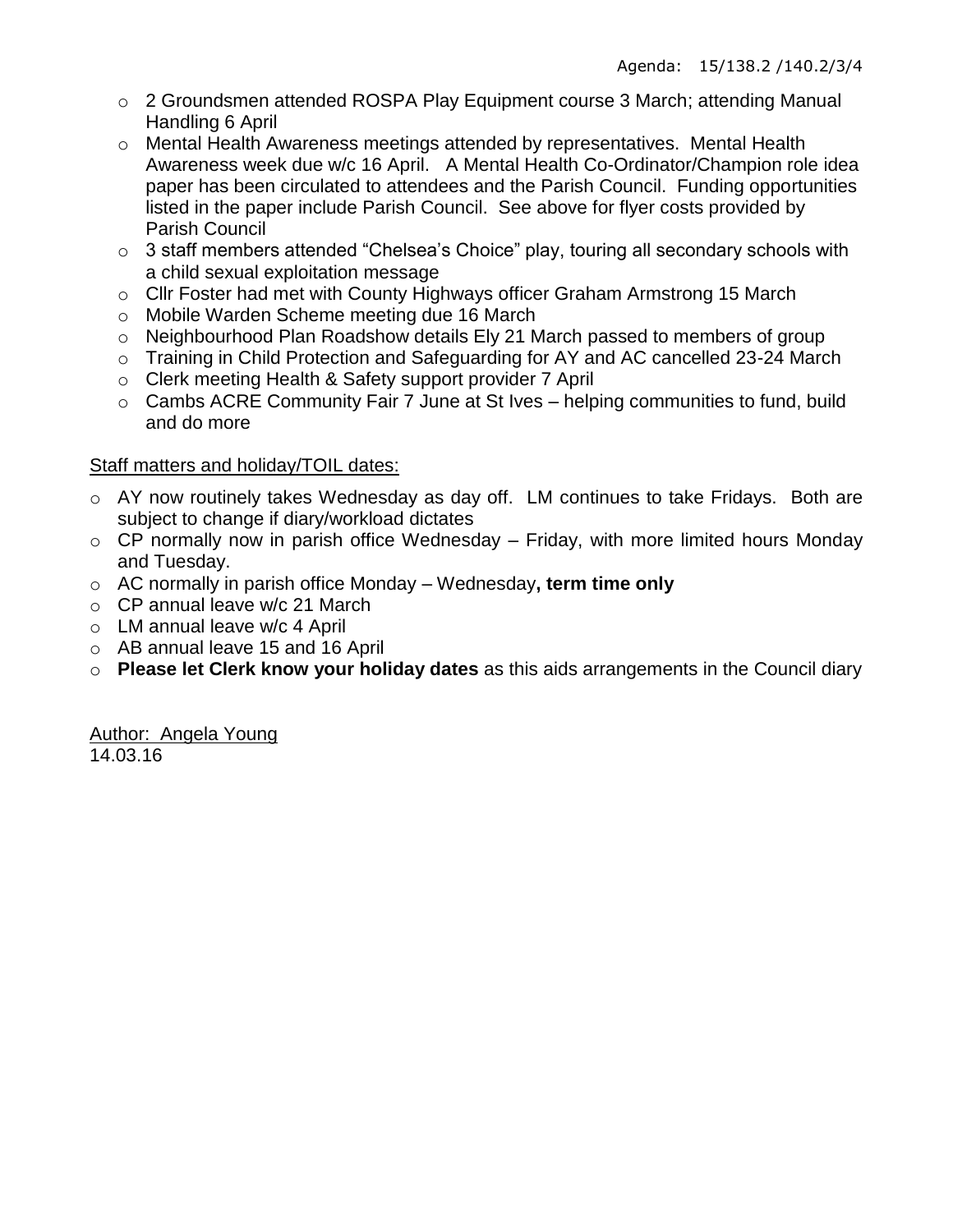## **HISTON & IMPINGTON PARISH COUNCIL**

#### **FINANCE REPORT**

| <b>REPORT TO:</b> | <b>Full Council</b>                          | <b>15 March 2016</b> |
|-------------------|----------------------------------------------|----------------------|
| <b>AUTHOR/S:</b>  | <b>Lynda Marsh, Office</b><br><b>Manager</b> |                      |

# **Purpose**

To list accounts paid by delegated approval, and payment of outstanding accounts o Accounts paid by delegated approval – to note only:

| <b>Expenses paid</b><br>by DDR |                                           |            |        |          |
|--------------------------------|-------------------------------------------|------------|--------|----------|
| <b>Beneficiary</b>             | <b>Description</b>                        | <b>Net</b> | Vat    | Gross    |
| Barclaycard                    | Domain renewals, training, PPE equipment  | 448.47     | 89.70  | 538.17   |
| London Fuel                    | Unleaded fuel                             | 14.95      | 3.00   | 17.95    |
| Siemens Financial              | Photocopier lease rental and facility fee | 537.68     | 107.53 | 645.21   |
| Certas Energy                  | Gasoil                                    | 266.85     | 13.34  | 280.19   |
| <b>Total</b>                   |                                           | 1,267.95   | 213.57 | 1,481.52 |

| <b>Expenses paid</b><br>by cheque |                                        |            |     |          |
|-----------------------------------|----------------------------------------|------------|-----|----------|
| <b>Beneficiary</b>                | <b>Description</b>                     | <b>Net</b> | Vat | Gross    |
| Methodist Church                  | Refreshments - Big Tidy Up             | 20.00      |     | 20.00    |
| Cambs CC                          | Street light energy charge (Impington) | 485.39     | -   | 485.39   |
| Cambs CC                          | Street light energy charge (Histon)    | 1,171.40   |     | 1,171.40 |
| <b>Total</b>                      |                                        | 1,676.79   |     | 1,676.79 |

# **Accounts for approval:**

| <b>Expenses paid</b><br>by BACS |                                                                     |          |        |          |
|---------------------------------|---------------------------------------------------------------------|----------|--------|----------|
| <b>Beneficiary</b>              | Description                                                         | Net      | Vat    | Gross    |
| <b>Illiffe Print</b>            | <b>Newsletter</b>                                                   | 428.00   |        | 428.00   |
| <b>Buchans</b>                  | War Memorial, duck platform, youth shelter,                         | 3,787.75 | 757.55 | 4,545.30 |
| Landscapes                      | South Rd play area, clearance at the Brook,<br>Kings Meadow         |          |        |          |
| R Hovells                       | Office cleaning                                                     | 30.00    |        | 30.00    |
| L M Dewar                       | Pavilion cleaning - February                                        | 325.28   |        | 325.28   |
| Tomlinson G'care                | <b>Tractor service</b>                                              | 436.47   | 87.29  | 523.76   |
| Jaggard Ltd                     | Wire and check Christmas lights at pavilion                         | 40.00    | 8.00   | 48.00    |
| <b>CBS Office</b>               | Stationery                                                          | 65.87    | 13.17  | 79.04    |
| Solution                        |                                                                     |          |        |          |
| Gaswise Ltd                     | 12 New Road - boiler service, landlords gas<br>safety certificate   | 90.00    |        | 90.00    |
| Copy IT Solutions               | Copier readings                                                     | 44.24    | 8.85   | 53.09    |
| Ridgeons Ltd                    | Sand - soft and sharp                                               | 419.34   | 83.87  | 503.21   |
| <b>ESPO</b>                     | Youth resources, stationery, 'A' frame, chemical<br>storage cabinet | 447.44   | 89.50  | 536.94   |
| <b>Island Fire Protect</b>      | Annual fire extinguisher services (3 sites)                         | 452.24   | 90.46  | 542.70   |
| CamAlarms Ltd                   | Fire alarms - half yearly 50% service                               | 86.78    | 17.36  | 104.14   |
| <b>Berrycroft Stores</b>        | Fertilisers, grass seed, sulphate iron                              | 620.00   | 124.00 | 744.00   |
| A C Cowley                      | Youth resource expenses, travelling expenses                        | 16.52    |        | 16.52    |